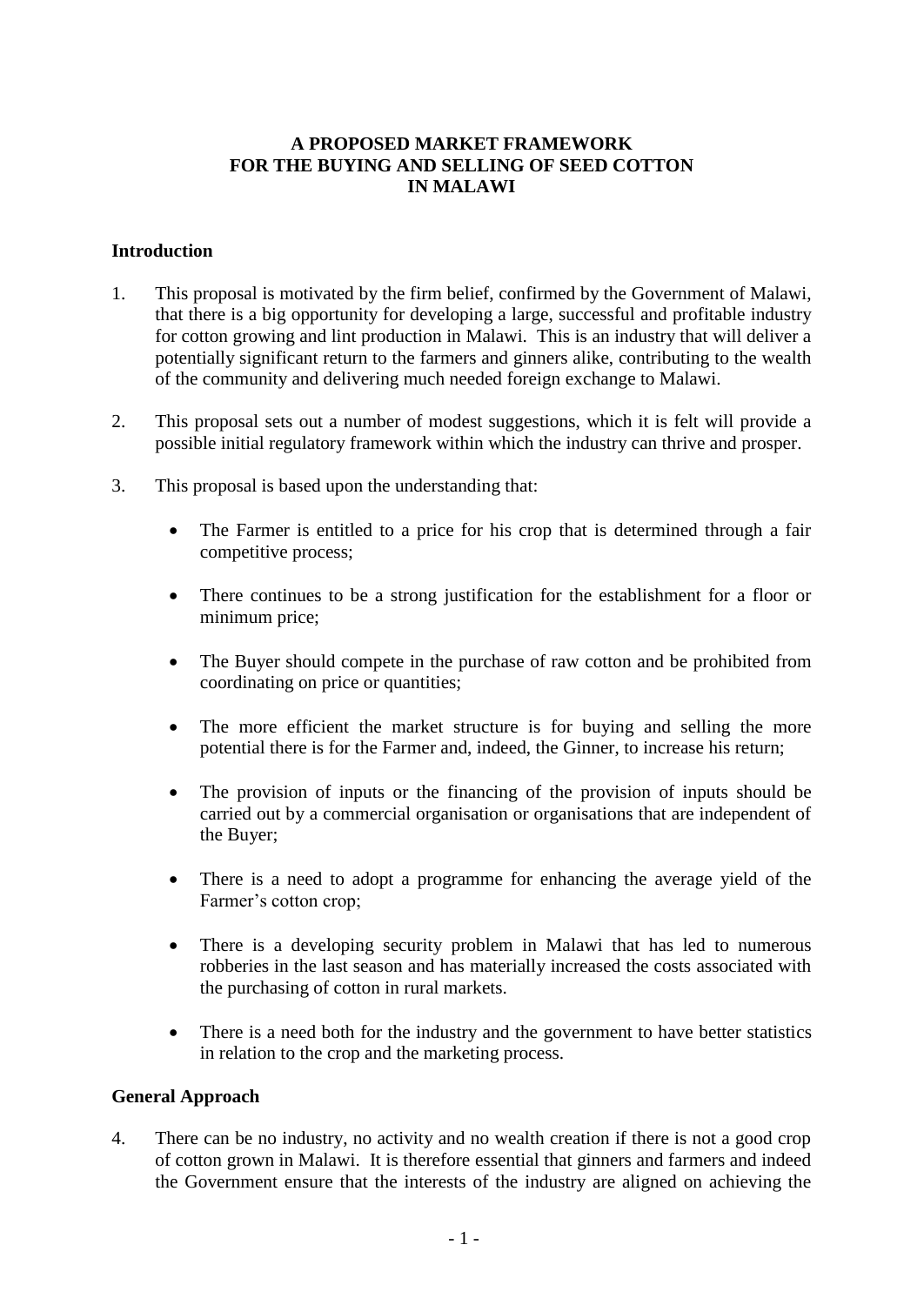objective of building a healthy robust and much expanded harvest of raw cotton in Malawi.

5. The regulatory framework should capture the benefits of the newly competitive environment, whilst providing for a mechanism to ensure that the overall and, indeed, shared objectives of ensuring that a good crop is grown with an attendant high yield.

# **Background**

# *- The Market Participants*

- 6. The Growers comprise some  $+2$  million mainly subsistence Farmers, mostly farming plots of between half a hectare and five hectare. On the other hand, there are some five Ginners, Great Lakes, Malawi Cotton, Iponga, Toleza, Wogate, Nadi and Afrisian Cotton. Of these, Great Lakes has by far the largest ginning capacity and, certainly this year, buys at least 50% of the Malawi crop.
- 7. There are legal restrictions on the exports of raw cotton, as a result of which growers in Malawi have very little option but to sell cotton to the local ginners. On the other hand, the bigger ginners have established gins in some of the surrounding countries and are able to balance their purchases amongst different countries.

# *- The Customers for Cotton Lint and Seed*

- 8. The market for Malawian processed cotton is almost wholly to customers outside Malawi. There was historically an active spinning and weaving industry in Malawi, led by the largest facility, David Whitehead. Spinning and weaving is an industry that has been in decline in Malawi, and there is now only a very small market for cotton lint domestically.
- 9. The seed crushers in Malawi are also customers and they should be involved in the development of a market structure because they are also beneficiaries.

### *- Characteristics of the Market*

- 10. Each gin company, indeed, all gin companies, provide some seeds and inputs. When the harvest arrives, the growers either ask for woolsacks from the ginner to whom they propose to sell and these are then filled, weighed and paid for. Alternatively, some of the small holders will bring cotton in to the gin buying market in whatever bags the farmer has and the cotton is weighed and put into woolsacks. Very roughly a woolsack may be recycled  $2 - 3$  times in a season. This means that for a crop of around 50,000 tons a total of around 200,000 woolsacks are needed.
- 11. Actual purchases are made through:
	- 1) markets established by the gin companies in the rural areas where cotton is grown,
	- 2) mobile markets effectively ad hoc collection points in the rural areas; and
	- 3) through traders who buy often early and then resell to the ginners.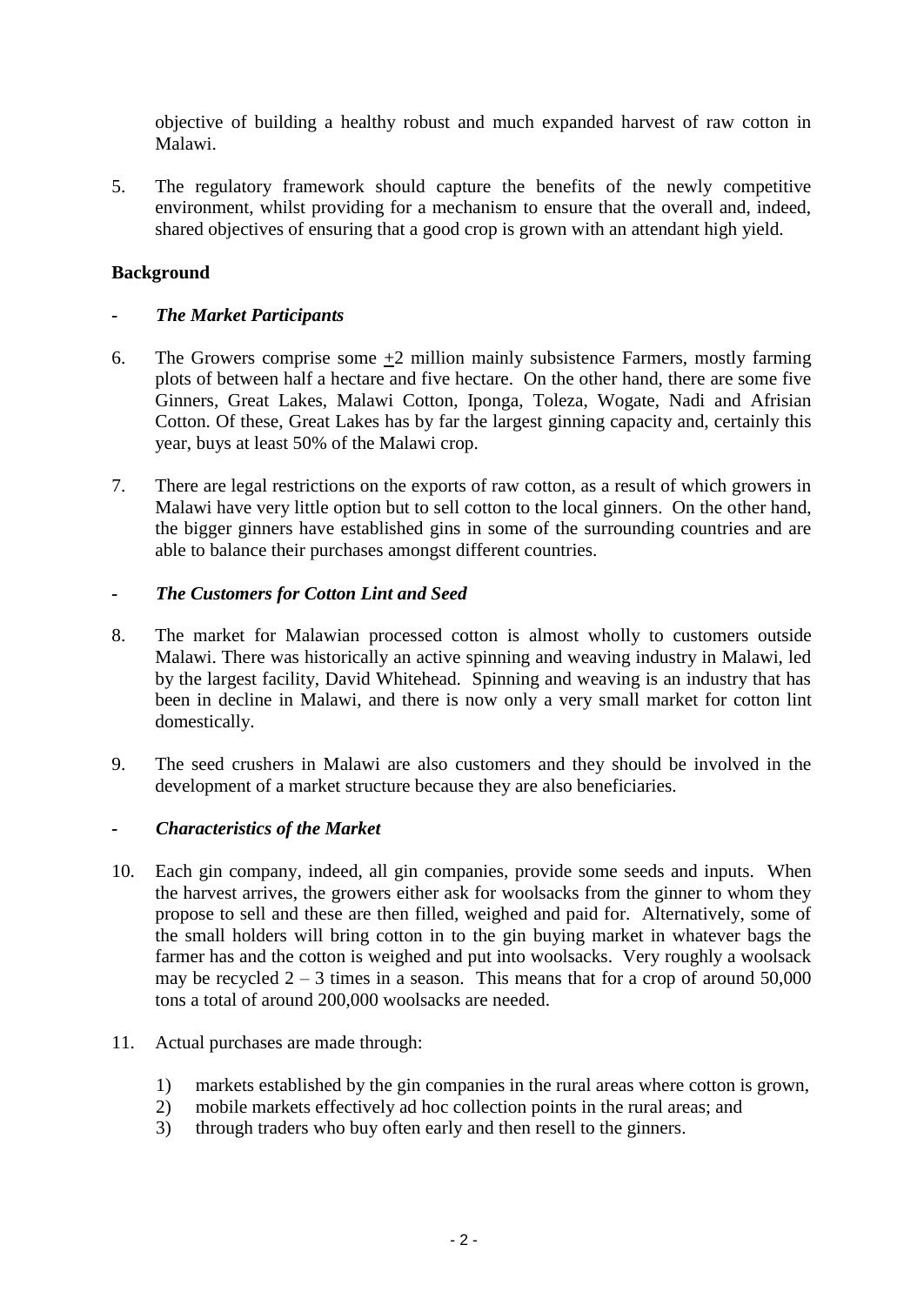- 12. Each of these need to be considered in turn. The markets established by the gin companies comprise a buyer, appropriate premises where seed cotton may be bought, weighed and stored, security staff and weighing equipment. Apart from the season 2008/9, the trend has been for more and more competing markets with the attached duplication of security support and weighing scales.
- 13. A mobile market is effectively a location not manned on a full time basis to which the gin company concerned will arrange to come at a determined time each day/week to buy cotton.
- 14. Finally, there are the traders. Traders are not regulated in any way. They are middlemen who buy seed cotton for as low a price as they can and then sell on to the ginners. In the past their services were an institutional part of the buying programme for some gin companies. Traders put in jeopardy the minimum price requirements since they are not committed to it. One concern for the farmers is that by using self employed traders it is possible for the ginners to undermine the spirit of the minimum price requirement which is to drive a maximum return in favour of the farmer.
- 15. On the other hand, traders fulfil some competitively desirable objectives. They are competing customers for the farmers' seed cotton, they provide transport often from areas forgotten by the ginners, and they provide a form of arbitrage between the ginners as they try to get the best price by negotiating with the various gin companies. Some traders have formal arrangements with ginners to sell inputs and seed to the farmers.
- 16. The disastrous 2008/9 season helps to illustrate the interaction of some of these factors. In 2008/9 a minimum price was set at 75 kwatcha – a price that gave the raw material a value that exceeded the value of the products (seed and lint) made from it. As a result, although markets were opened, nothing was bought and after a few months, when it became clear that the government would not reduce the price, the markets were withdrawn. Indeed, Cargill not only withdrew their markets, they withdrew from the market completely and closed their Malawian operations.
- 17. Farmers had nowhere to sell and for many months could only get traders to buy. In the desperate time immediately after harvest when farmers needed money for food, soap, household and school expenses, prices to traders were as low as 18 Kwatcha per kilo, but generally between 20 and 25 Kwatcha, well below the costs of production.
- 18. Once sales were possible farmers relied upon traders and some worked collectively to hire lorries to bring their cotton in to the gins. Those that relied upon traders, and these were the majority, unquestionably ended the season getting a much lower price for their seed cotton. Although the rains in the 2009/10 season were not good, undoubtedly the major cause of the dramatic fall in the size of the national crop was the very low prices that the farmers were able to get for their seed cotton.

### *- Operation of the Market*

19. Raw Cotton (seed cotton) is bulky and expensive to transport and, as a result, a practice has developed of establishing local markets in the communities where cotton is growing. With the new competitive environment, there has been a proliferation of market stalls in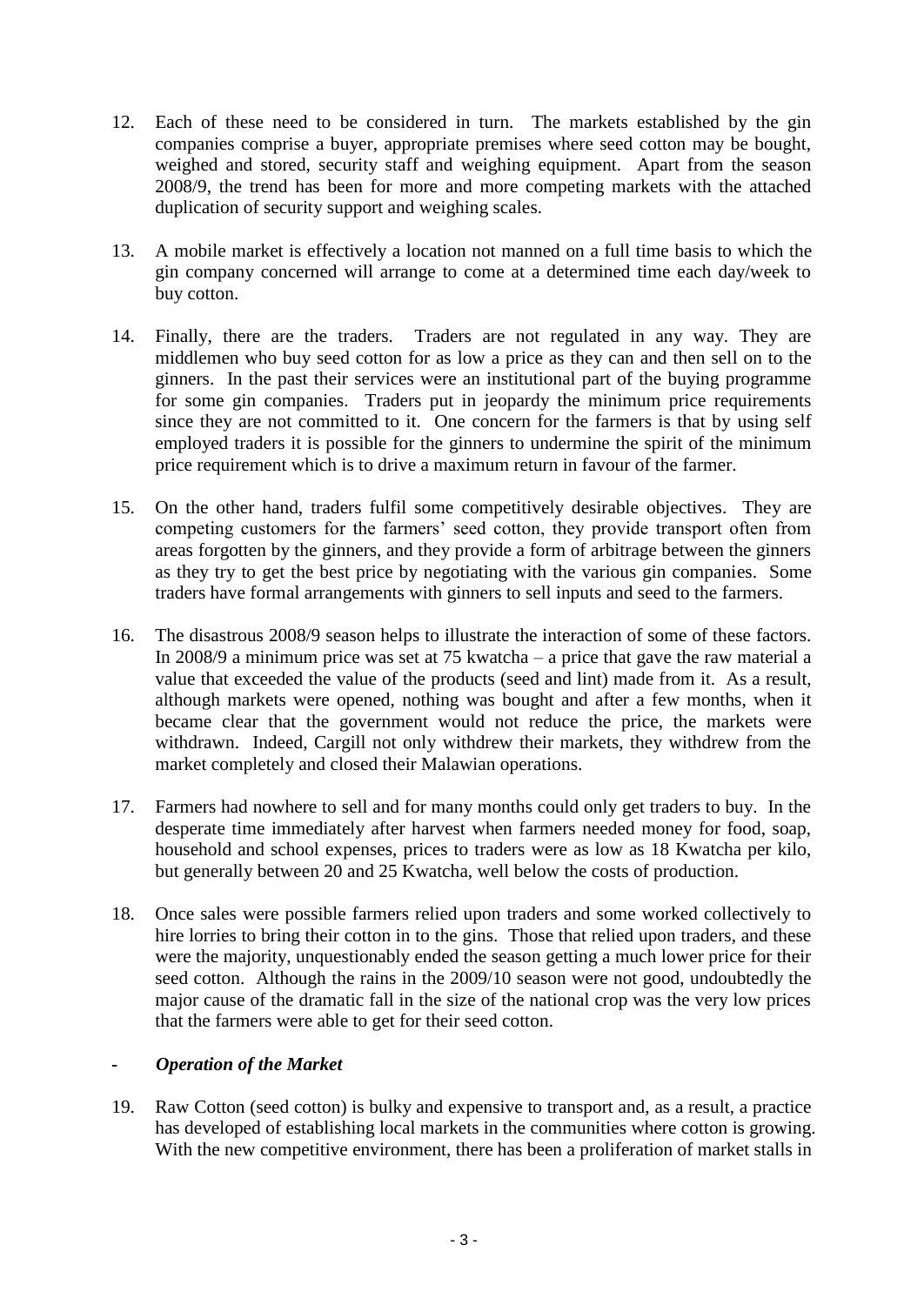which each of the competing gin companies established their presence, their own buyer, security staff and weighing equipment.

- 20. Market entry is very easy for Farmers and their ability to switch from one crop to another produces some very volatile swings in the size of the annual crop. Thus, the swing from the estimated 70,000 plus ton crop of 2008/2009 to the 15,000 minus crop of 2009/2010 reflects very directly the disenchantment of the Farmers with the prices they were able to obtain as a result of the regulatory and market conditions of 2009.
- 21. For ginners, there are financial barriers to entry owing to the costs of processing, the necessary ginning equipment and the need to have access to sufficient money to fund the buying markets and the purchase of seed cotton. However, there are very little regulatory obstacles and the government encourages new entrants. At present there is a significant over-capacity in the ginning sector.
- 22. The relationship between the cotton grower and the gin company has changed over the years. Initially, the cotton gin companies introduced cotton farming to smallholders and provided all the equipment and all inputs. In return, the growers were required to sell to the supplying gin companies so that the cost of these inputs could be recovered. In practice, there was often no separation between the price even per kilo and the amount allocated for the recovery of the input costs.
- 23. This scheme made the grower dependent on the discretion of the gin company for a fair return for his labours. This paternalistic relationship was very dependent upon the fairness of executives in charge of the gin companies and the economic objectives of their companies. In the modern environment, and with the outrageous example of the behaviour of the tobacco buyers, farmers are reluctant to rely on the good faith of the old paternalistic approach. They would prefer to have the essential issue of price settled on a competitive basis in the marketplace upon the balance of supply and demand.
- 24. The level of competition has intensified over the last three years with the entry of Toleza cotton onto the market. This has led to the proliferation of buying markets opened by each gin company. Although Cargill exited the market last year, its place has been taken by Malawi cotton, a Chinese owned venture. As a consequence, there has been real price competition. In the last season (2009/10), this drove prices in some places to as high as 120K levels, achieved because of competition, but also because of the high international demand and a small Malawian crop. For once, the gin companies were up against the wall rather then the farmers!
- 25. This has given rise to some disputes between competing gin companies over the extent of their respective contributions to inputs. These disputes reflect a notion of defined market share and are anti-pathetical to a competitive market. Accordingly, the time has come for a new approach that can encompass the broader issue of financing inputs as well as encouraging a stronger cotton market and higher yields.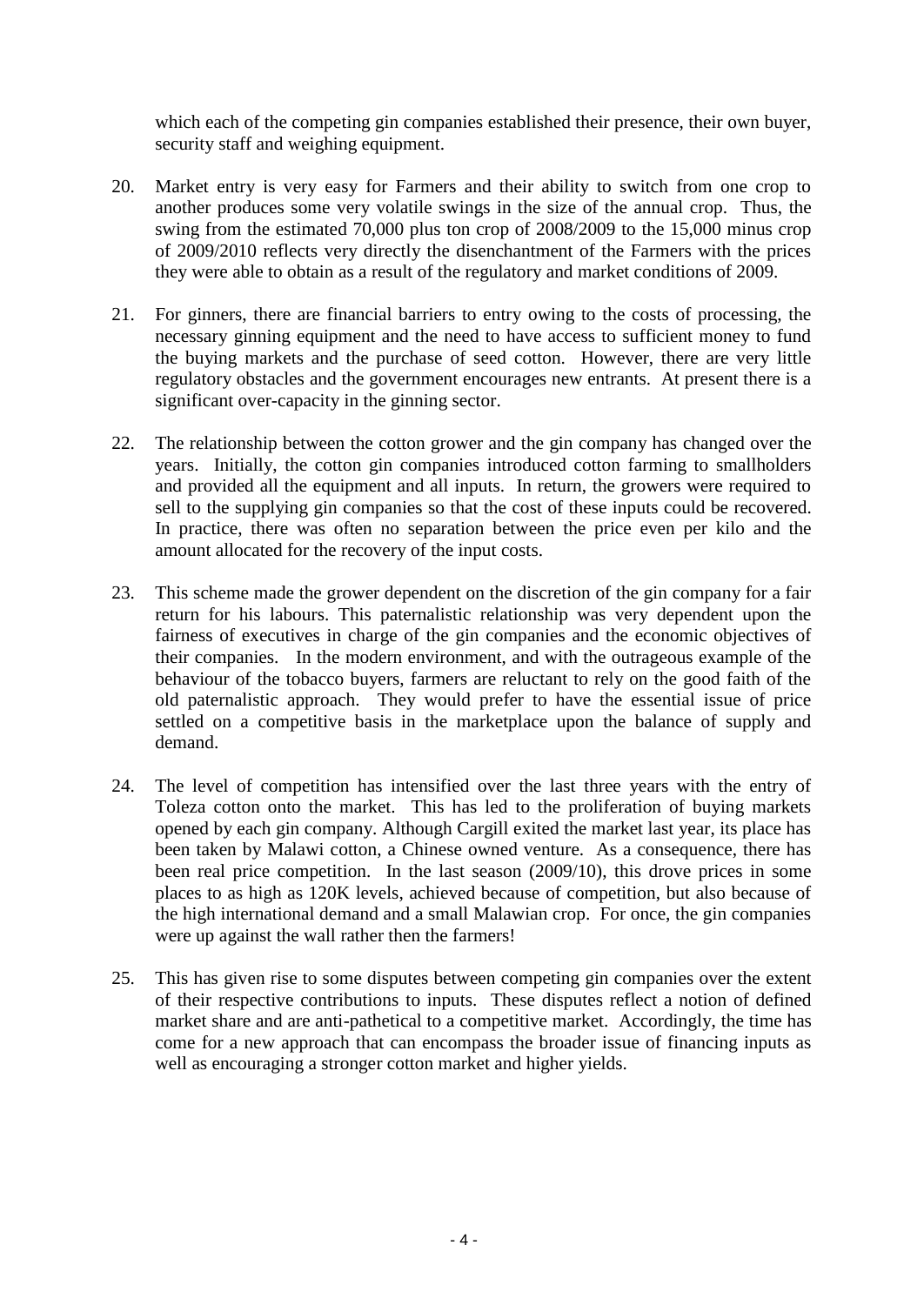### **The Financing of Seed and Inputs**

- 26. In business everything comes at a cost. If the ginners provide the inputs themselves, or finance the inputs, it will be a cost for them and either the costs incurred will be taken back or the price to the grower reduced and the surplus set off against the costs. In either case, it is part of the relationship between the gin company and the farmer to whom it gives inputs.
- 27. As we have explained above, the farmer prefers to be able to quantify the costs of the inputs and would rather sell his cotton on a competitive market.
- 28. This requires that the Farmer is given the freedom to buy his own inputs without being tied to any gin company. Accordingly, the Farmer should not have to look for a gin company for the financing or sourcing of those inputs but rather to an independent micro financing company or companies or possibly directly to a seed company or companies that will sell to them directly or on credit. This will leave the Farmer free to sell to the gin that makes the most competitive offer.
- 29. Accordingly, we recommend that inputs should in principle be financed by loans made directly to Farmers by an independent finance or micro-financing organisation or organisations. In the first year, there will have to be a special procedure because there is insufficient time to put into place a more detailed framework. In the first year, each gin will have the following responsibilities:
	- (1) to make an initial payment of 15% of the costs of the inputs needed for the share of the national crop that he anticipates he will buy, either as recorded in the meeting last month at Toleza or, alternatively, one based on the general statistics of the 2008/09 season. Thus if a ginning company was expected to get 10% of the national crop, it would be anticipated that he would pay US\$ 325,000 towards inputs and seed (10% of the Great Lakes estimated cost). The down-payment would therefore be US\$ 48,750. This would entitle the ginner concerned to withdraw from some central location the seed and inputs appropriate for his 10%.
	- (2) to make an agreed 4 kwacha payment with respect to each kg of seed cotton purchased by the ginner or indirectly by any trader he may use. These payments should be made within 10 days of the end of each month in which the purchase was made.
	- (3) an undertaking would have to be made by the ginner concerned that he would repay the financing institution the total of the amount owed, in the example above US\$ 325,000, either through the operation of the 4 kwacha levies or, if these are insufficient, by a top-up payment at the end of the season.
	- (4) in the event that the ginner was to purchase more cotton than the amount for which he had bought an allocation of seed and input money, he would continue to pay the 4 kwacha levy.
- 30. During the course of the 2010/11 year, each ginner will compile a register of all growers together with details of monies borrowed (where appropriate). This register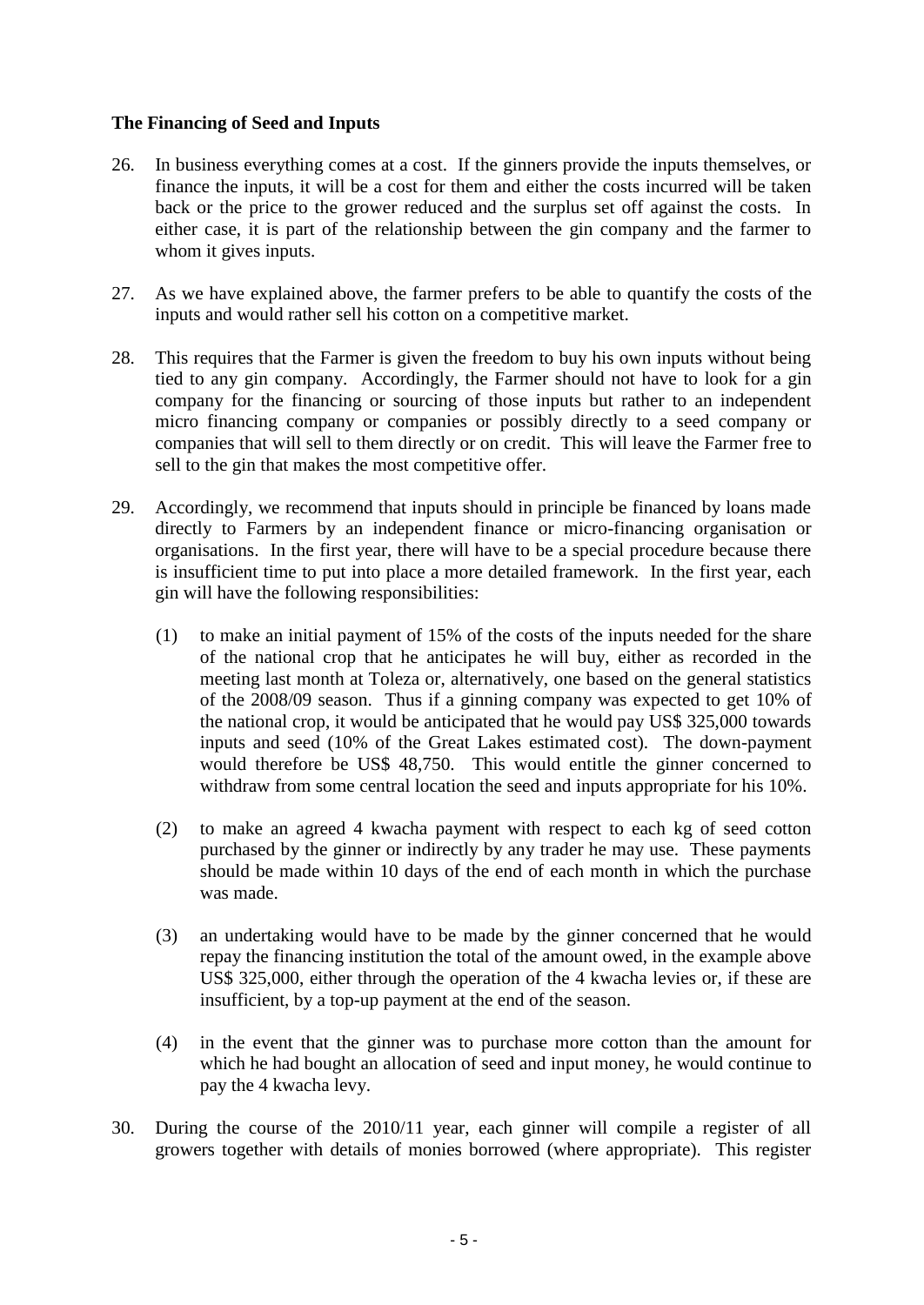will then become part of a national register and will enable a financing institution to undertake to make available loans in succeeding years.

- 31. It is anticipated that this structure will facilitate a transitional phase advancing towards an empowering of the grower enabling him to take responsibility for the choice and method of payment for seeds and inputs in the coming years.
- 32. It will be for the ginner to assist both the financing institution and the farmer in ensuring a smooth and secure lending process. The ginner will continue to support the farmer in every other way.
- 33. Clearly there will need to be some framework and agreed common paperwork in support. Some elements of a framework are considered under the heading of the "Cotton Markets".

#### **Cotton Markets**

- 34. For reasons discussed above in 15 to 25 locations all of the major cotton gin companies have markets in close proximity to each other. Each has its own security, own set of scales and own buyers, and independent transport arrangements. This emerging feature of the market gives rise to a number of potential opportunities.
- 35. These "cotton buying centres" provide an opportunity to rationalise security provisions and provide a focal point for the industry. Any unnecessary duplication of costs reduces the efficiency of the market and, therefore, cash available for purchasing cotton. In addition, in the area of security, it gives rise to a nightmare for the police. In the 2009/10 season, the police were particularly concerned by the amount of money being carried around to the markets to replenish the buyers requirements.
- 36. A first step in a rationalisation of the market structure might be the establishment of agreed "cotton buying clusters" in locations spread as evenly as possible around the major cotton producing areas.
- 37. The location of these cotton buying clusters ("CBCs") would be agreed upon by the ginners and representatives of the farmers. At these CBCs, each ginner would agree to take premises adjacent to each other or close by so that security costs can be shared. Once the industry had agreed the CBC centres, these centres would provide the best most secure location for the lending institution.
- 38. If a network of lending institutions could be established at the rural cotton buying centres, this could facilitate a further important opportunity. None of the gin companies like to operate a system whereby their supervisors have to carry around large amounts of money. In any given season the amount of money at risk will vary between 2-3 billion Kwacha all carried for the most part in cars and motorcycles around the rural cotton growing areas. One way of avoiding this would be for the buyers to establish an account with the lending institution in the local CBCs and instead of handing out money at the individual markets the gin companies would hand out a voucher. This voucher could be redeemed at the lending institution at the CBC. This lending institution could deduct the borrowed amount before handing the money over to the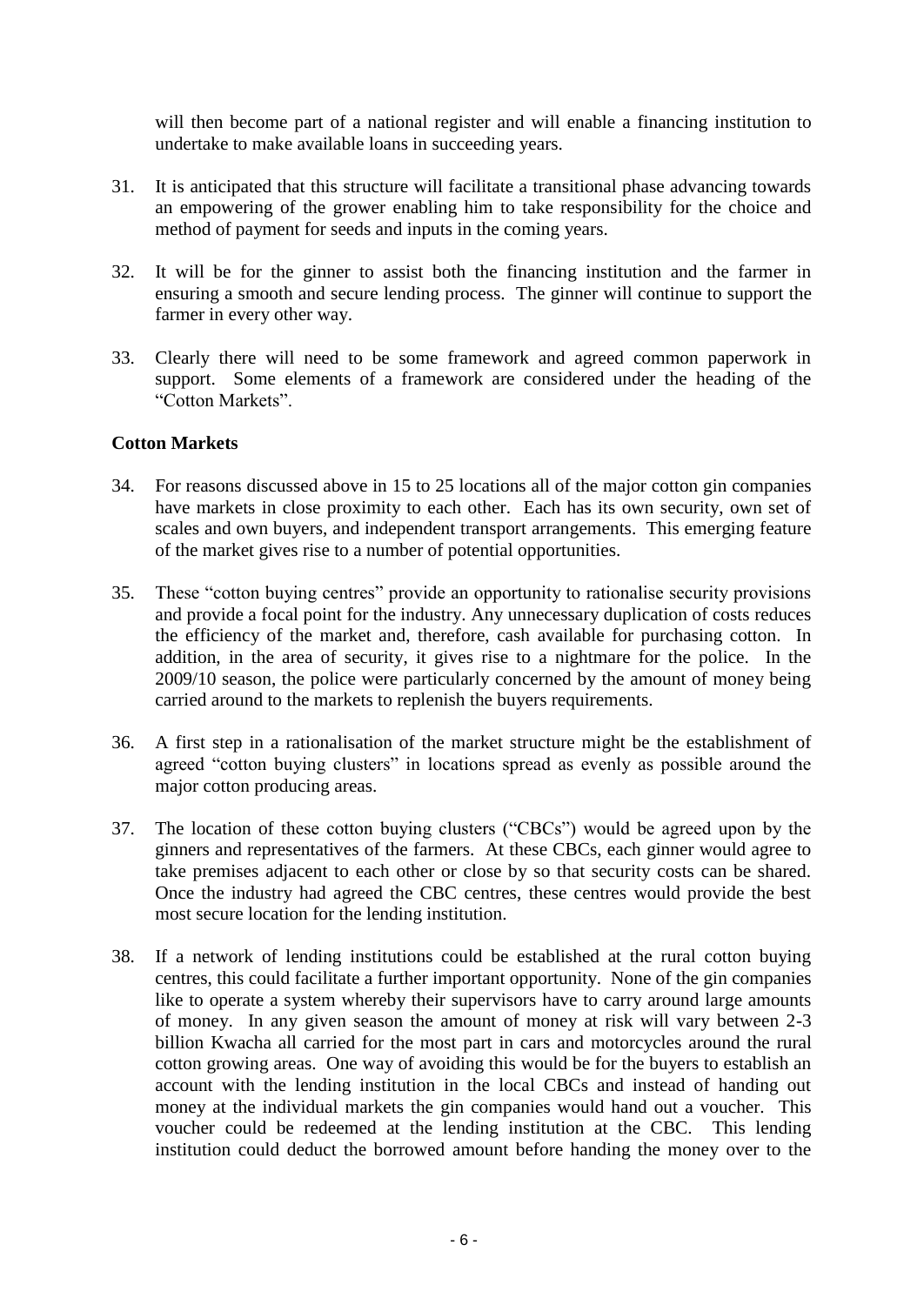farmer. This would at one step put all the cash into one place and avoid the need for daily delivery to the cotton buying markets.

- 39. To better ensure that appropriate buying details are recorded, the CBCs could be used as buying registration points. Thus any purchases in the allocated territory of a buying centre would have to be registered to ensure the appropriate deduction had been made before it could be transported out. The police could reinforce this by checking that cotton transporters had obtained their appropriate registration for their seed cotton. This would have the added benefit of acting as a control mechanism over the traders.
- 40. It would be necessary to establish a framework for both mobile buying and for markets established in areas away from the CBCs. It may be that this would be subject merely to a requirement to register these transactions at the local CBC. However, the issue needs further thought.
- 41. In conclusion, the ginners would act as a collection point for the money that had been loaned for inputs. It would be the responsibility of the National Farmers Union / lending institution to deduct the monies against the loans and to refund the money where either no loans had been incurred or where loans had already been refunded.

### **Need to Increase Size and Yield of the Natural Cotton Crop**

- 42. We believe that a market structure along the lines discussed above would incentivise the farmer to achieve better crops and yields. However, the transition for the farmer to a position of self reliance and independence may need some support, accordingly there is a third opportunity arising from the establishment of the CBCs. This would be to use them as a focal point for a field worker/extension worker initiative.
- 43. This might be an initiative whose cost could be shouldered by an NGO or government initially but then gradually handed over as a cost to the local farmers. The principle here being that if the farmer believes he is getting some value from the use of the services of the extension workers he will be prepared to pay for it, if not it probably is not worth continuing.

### **Need for Industry Statistics**

44. There is an absence of information and statistics, which make it very difficult to develop a strategy for the market. The most obvious need for statistics was illustrated this year. It was thought we had a national crop of 28,000 tons right up to the date the harvest began and it turned out that the crop was less than 15,000 tons. The development of CBCs would facilitate the tracking of statistics for both the crop and the marketing processes.

### **Implementation**

45. Without question, there needs to be a review of the regulatory framework for the operation of the cotton market in Malawi. However, despite this year's disastrous crop, there are certain obvious opportunities for enhancing the competitive conditions and better securing a more robust, larger, higher yield and sustainable crop. This paper